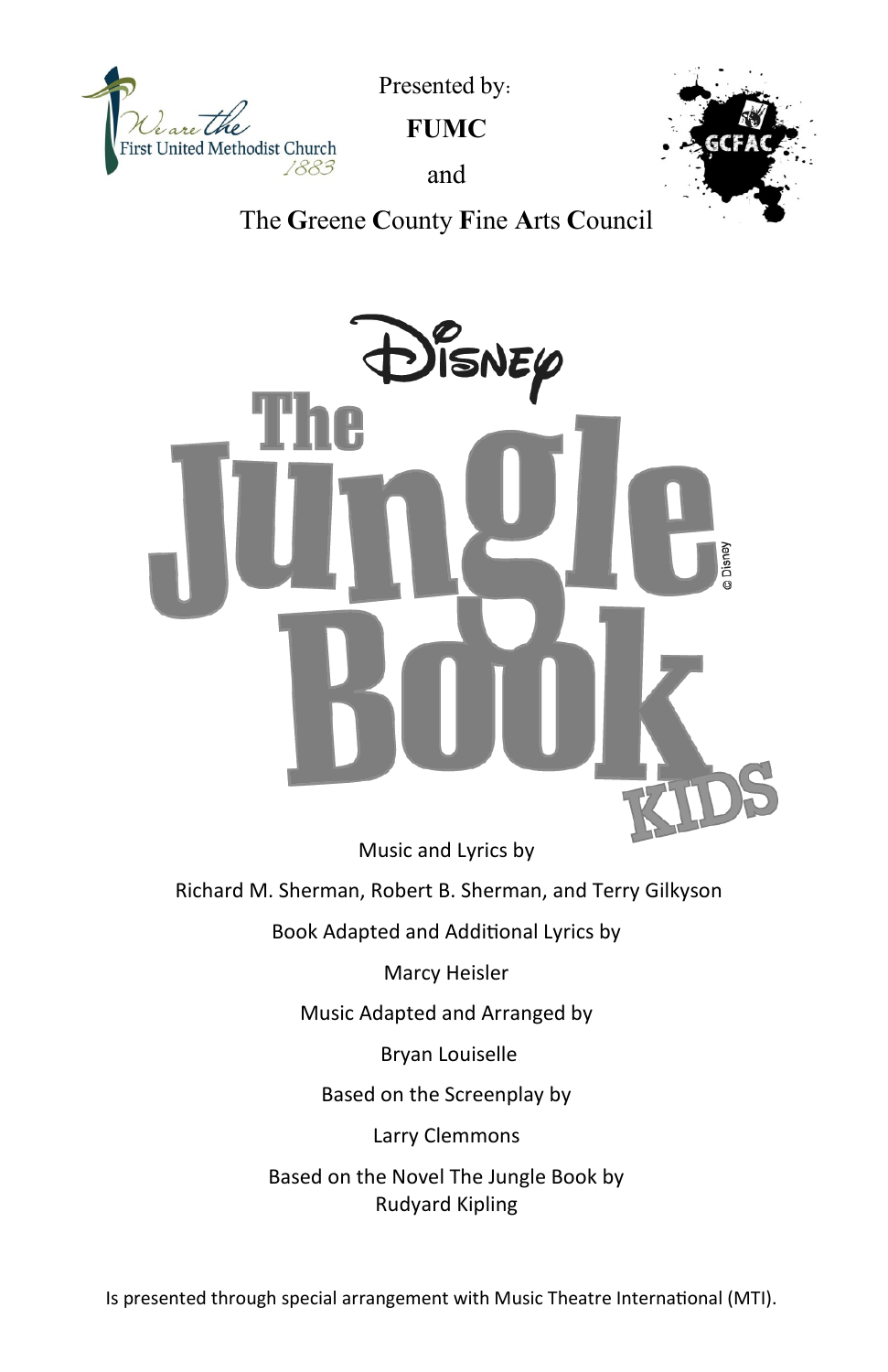

#### **Special Thanks**

Teresa Goldinger Jeremiah Allen Tina Kaser Michaela Goldinger Hailee Vanhorn Jackson Vaughn Maggie McDaniel Mike Rutherford Karole Risker Wendy McDaniel FUMC Ironhorse Barbeque & Steakhouse Cue The Applause Crowley's Ridge Academy Misti Meredith Bartons

**Season Sponsors**

Arkansas Methodist<br>Medical Center

# $\boxed{\mathbf{1}}$  First National Bank







2

**Est. 1999**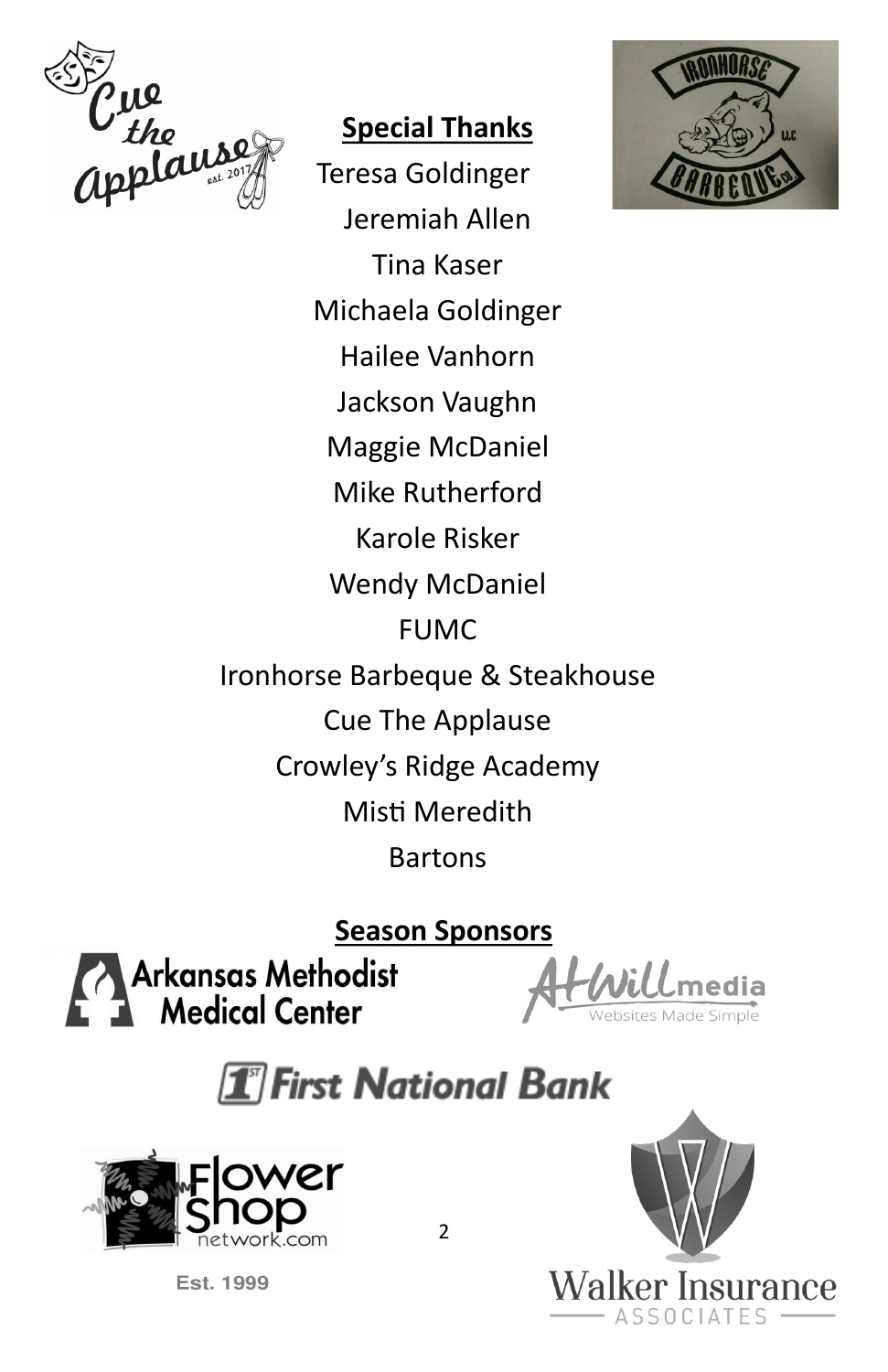## **Cast List**

| Bagheera                     | Katy McDaniel                                      |
|------------------------------|----------------------------------------------------|
| Baloo                        | Jarrett Rogers                                     |
| Mowgli                       | Landon Davis                                       |
| Shere Khan                   | Kiyana Wilcox                                      |
| Shanti                       | Jaden Yates                                        |
| Kaa                          | Sam Stuart                                         |
| Coil 1                       | <b>Hailey Nelson</b>                               |
| Coil 2                       | Eli Turner                                         |
| Coil 3                       | Jo Beth Mitchell                                   |
| Coil 4                       | Emmi Thompson                                      |
| Coil 5                       | Daniel Householder                                 |
| Colonel Hathi (HAH-tee)      | Nicolas Bell                                       |
| <b>Baby Elephant</b>         | <b>Gracie Stallings</b>                            |
| King Louie                   | Olivia Ellis                                       |
| Silly                        | Liza McIlvoy                                       |
| Sassy                        | Jocelyn Eguia                                      |
| Grumpy                       | Sarah McPhearson                                   |
| Old                          | Zebedee Cone                                       |
| Dizzy                        | Gabby LaHaie                                       |
| Ziggy                        | Katie Wenger                                       |
| Jungle Thistle               | Julia McDaniel                                     |
| Jungle Banyan                | <b>Austin Burdin</b>                               |
| Jungle Lotus                 | Emma Bell                                          |
| Wolves                       | Katie Bell, Jack Bell, & Layne Cox                 |
| Elephant Brigade             | Ezekiel Summers, Tessa Wilcox, Seth Kaser, &       |
|                              | Keaton Lyerly                                      |
| Monkeys                      | Chyna Summers, Molly Wenger, Bennett Hobbs         |
| Jungle Chorus 1              | Ellie Walker, Lily Bell, Katie Jo Bolen,           |
|                              | Jaden Mathney, Lily Wells, Molly Hyatt,            |
|                              | Dustin Batten, Aspyn Price, Allie Swindle, Mallory |
|                              | Blevens, Hallie Jordan, Hannah Vowell              |
| Jungle Chorus 2              | Carter Cavaness, Kaitlyn Mathney,                  |
|                              | Kathryn Crockee, Makynna Powers, Jacie Batten,     |
|                              | Brooklyn Downing, Zymra Price, Emily Smalling,     |
|                              | Neely Nelson, Riley Bennett, Hannah Moore          |
| Directed By                  | Crystal Aronson                                    |
| Choreographed By             | Mabry Massey                                       |
| Costumes                     | <b>Teresa Goldinger</b>                            |
| Set                          | Jeremiah Allen                                     |
| Makeup & Technical Assistant | Michaela Goldinger                                 |
| Hair & Technical Assistant   | Hailee Vanhorn                                     |
| <b>Production Assistants</b> | Jackson Vaughn & Maggie McDaniel                   |